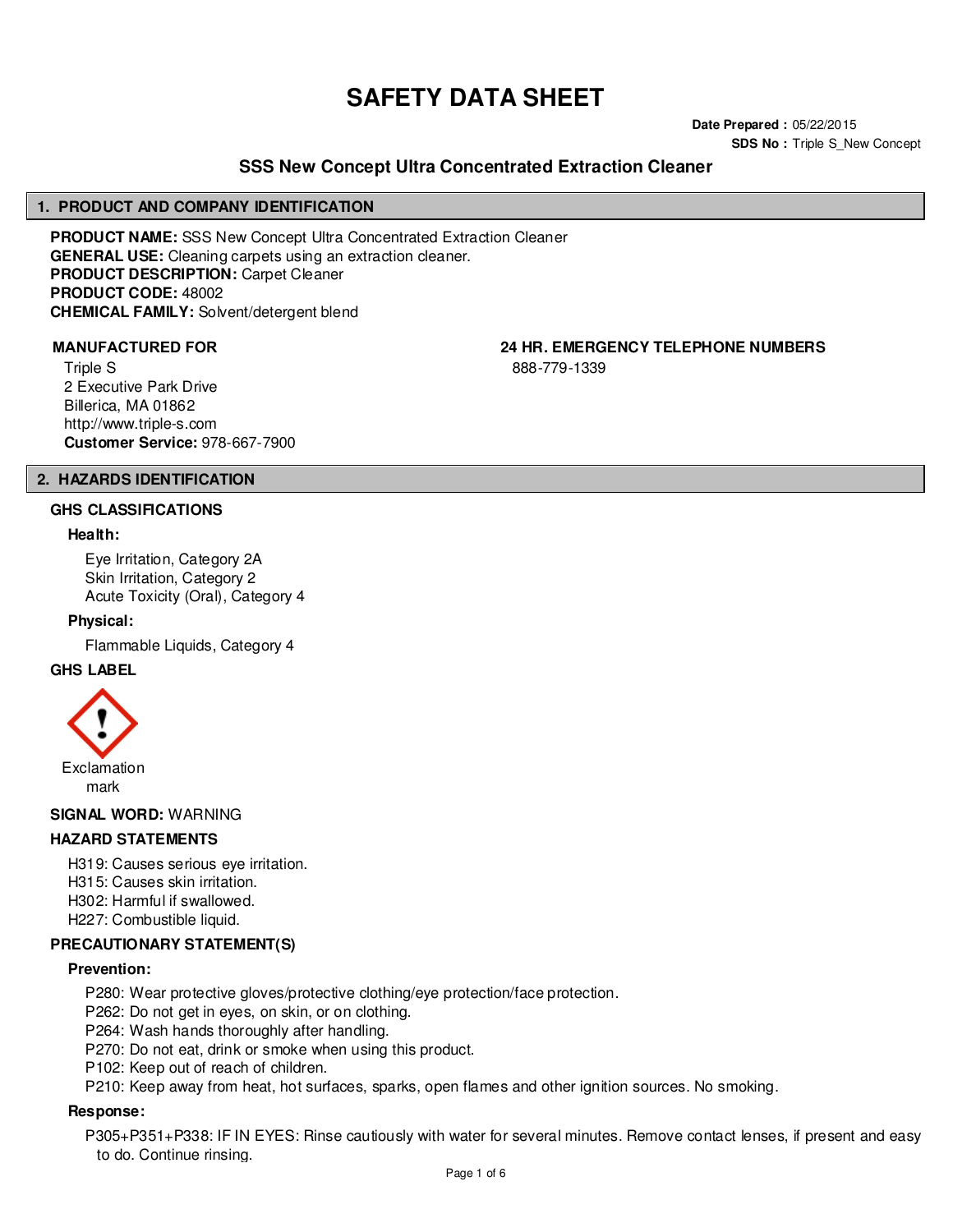P337+P313: If eye irritation persists: Get medical advice/attention. P302+P352: IF ON SKIN: Wash with plenty of soap and water P332+P313: If skin irritation occurs: Get medical advice/attention. P362: Take off contaminated clothing. P301+P312: IF SWALLOWED: Call a POISON CENTER or doctor/physician if you feel unwell. P370+P378: In case of fire: Use dry chemical, foam or water mist to extinguish.

#### **Storage:**

P404: Store in a closed container.

P403+P235: Store in a well-ventilated place. Keep cool.

#### **Disposal:**

P501: Dispose of contents/container according to all local, state and Federal regulations.

#### **EMERGENCY OVERVIEW**

**PHYSICAL APPEARANCE:** Clear Liquid

**IMMEDIATE CONCERNS:** Severe eye irritant and may cause permanent eye damage. Skin irritant.

#### **POTENTIAL HEALTH EFFECTS**

**EYES:** Contact causes severe eye irritation.

**SKIN:** Contact may cause moderate to severe irritation.

**SKIN ABSORPTION: None Expected.** 

**INGESTION:** Although of moderate to low toxicity, ingestion can cause gastrointestinal irritation, nausea, vomiting, diarrhea, and possible death.

**INHALATION:** Mist is irritating to nose, throat and lungs.

# **REPRODUCTIVE TOXICITY**

**TERATOGENIC EFFECTS:** None known.

**CARCINOGENICITY:** No listed substance

**MUTAGENICITY:** None known.

**MEDICAL CONDITIONS AGGRAVATED:** Previous skin conditions such as dermatitis may be aggrevated.

**ROUTES OF ENTRY:** Eye, skin, ingestion.

**CANCER STATEMENT:** None

**WARNING CAUTION LABELS:** Irritant

**PHYSICAL HAZARDS:** Combustible material.

#### **3. COMPOSITION / INFORMATION ON INGREDIENTS**

| <b>Chemical Name</b>                                                        | $Wt.\%$   | <b>CAS</b>         |
|-----------------------------------------------------------------------------|-----------|--------------------|
| Dipropylene glycol monomethyl ether                                         |           | 10 - 15 34590-94-8 |
| Propylene Glycol N-Propyl Ether                                             | $5 - 10$  | 1569-01-3          |
| 2-Propenoic acid, methyl ester, reaction products with 2-ethyl-1-hexanamine | 10 - 15   | 68610-44-6         |
| Tetrasodium ethylenediamine tetraacetate                                    | $5 - 10$  | 64-02-8            |
| Fatty acids, tall-oil, sodium salts                                         | $0 - 3$   | 61790-45-2         |
| Fragrance                                                                   | $0 - 1$   | N/A                |
| Water                                                                       | $55 - 65$ | 7732-18-5          |

#### **4. FIRST AID MEASURES**

**EYES:** Immediately flush eyes with water for at least 15 minutes, while holding eyelids open. Remove contact lenses, if present, after the first 5 minutes, then continue rinsing eye. Seek medical attention immediately.

**SKIN:** Wash with soap and water. Get medical attention if irritation develops or persists.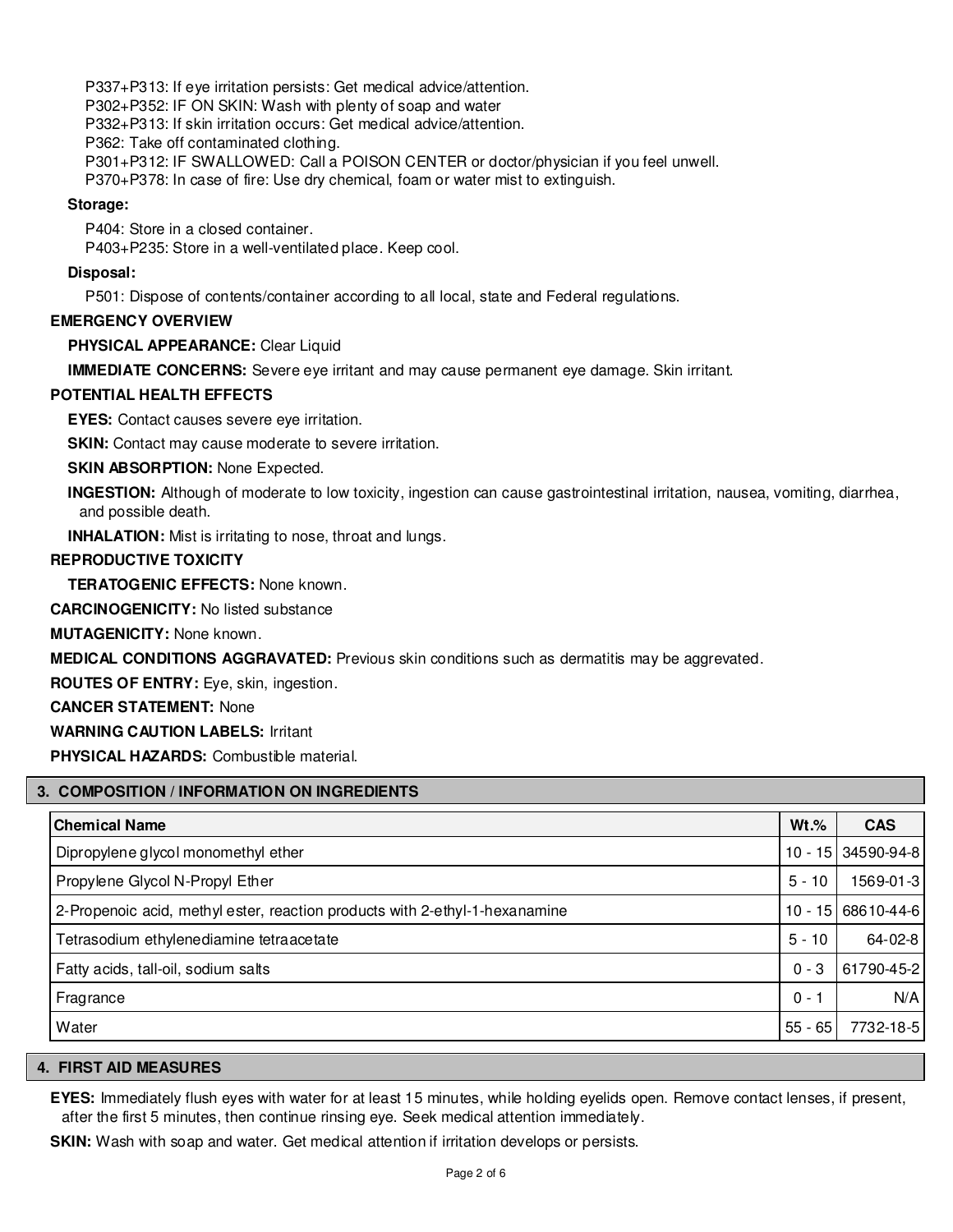**INGESTION:** Get immediate medical attention. Do not induce vomiting unless instructed to do so by poison center or physician. **INHALATION:** Remove victim to fresh air and monitor. Seek medical advise if irritation persists.

# **SIGNS AND SYMPTOMS OF OVEREXPOSURE**

**EYES:** Severe burning sensation, tearing, redness, swelling.

**SKIN:** Burning sensation, redness.

**SKIN ABSORPTION:** Not Established

**INGESTION:** Irritation of mouth, throat, along with stomach upset, vomiting.

**INHALATION:** Irritation of nose, throat and lungs with coughing, sneezing, possible difficulty breathing.

**ACUTE TOXICITY:** Severely irritating to eyes. Causes moderate to severe skin irritation. Harmful if swallowed.

#### **5. FIRE FIGHTING MEASURES**

**FLAMMABLE CLASS:** IIIA (140-200F)

**GENERAL HAZARD:** Combustible Liquid

**EXTINGUISHING MEDIA:** Use Dry chemical, carbon dioxide, or water spray when fighting fires involving this material.

**HAZARDOUS COMBUSTION PRODUCTS:** Carbon monoxide from combustion

**FIRE FIGHTING PROCEDURES:** Keep fire exposed containers cool with water stream or mist.

FIRE FIGHTING EQUIPMENT: Fire-fighters should wear appropriate protective equipment ans self-contained breathing apparatus (SCBA) with full face-piece operated in positive pressure mode.

**HAZARDOUS DECOMPOSITION PRODUCTS:** Not Established

# **6. ACCIDENTAL RELEASE MEASURES**

**SMALL SPILL:** Avoid walking in product. Wipe up or otherwise flush small spills to sanitary sewer.

LARGE SPILL: Shut off all ignition sources. Ventilate area. Avoid walking in material. Prevent product from entering into stream, soil, storm sewer or other bodies of water.

#### **ENVIRONMENTAL PRECAUTIONS**

**WATER SPILL:** Avoid discharges into open waterways.

**LAND SPILL:** Avoid discharge to soil.

**GENERAL PROCEDURES:** Isolate spill or leak area immediately. Keep unauthorized personnel away. Do not touch or walk through spilled material. Prevent entry into waterways, sewers, or confined areas. Absorb with dry earth, sand or other noncombustible material and transfer to containers.

**SPECIAL PROTECTIVE EQUIPMENT:** Eye protection, rubber gloves, rubber boots to protect feet.

#### **7. HANDLING AND STORAGE**

**GENERAL PROCEDURES:** Store away from excessive heat, spark or open flame. Store at temperatures below 140F. Keep container closed until used. Do not contaminate water, food, or feed by storage or disposal.

**HANDLING:** Wear eye protection, rubber gloves when handling concentrate.

**STORAGE:** Store in area inaccessible to children.

**STORAGE TEMPERATURE:** Store at ambient temperatures.

**STORAGE PRESSURE:** Store at ambient atmospheric pressure.

#### **8. EXPOSURE CONTROLS / PERSONAL PROTECTION**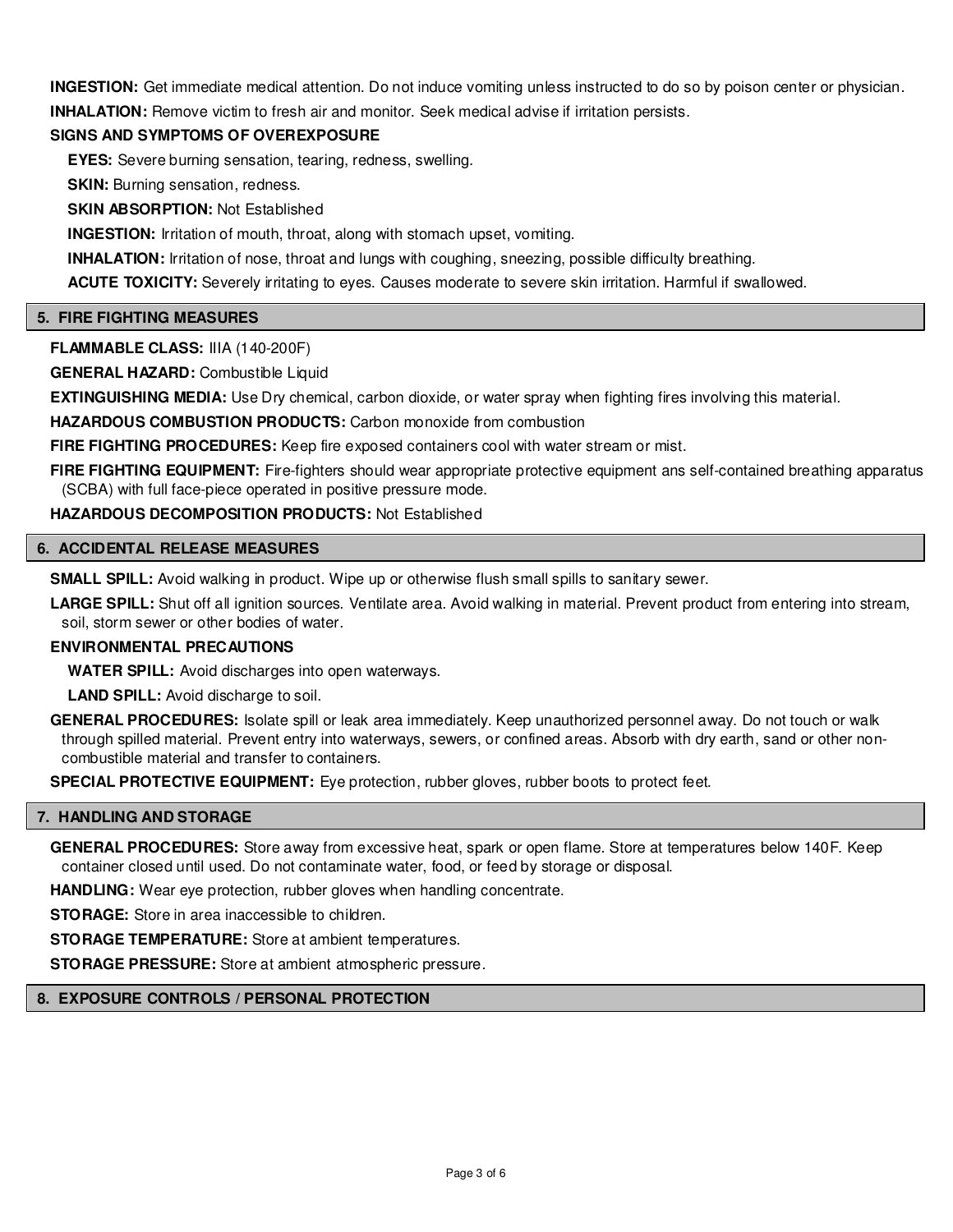# **EXPOSURE GUIDELINES**

| OSHA HAZARDOUS COMPONENTS (29 CFR1910.1200) |             |                        |                   |                  |                   |
|---------------------------------------------|-------------|------------------------|-------------------|------------------|-------------------|
|                                             |             | <b>EXPOSURE LIMITS</b> |                   |                  |                   |
|                                             |             | <b>OSHA PEL</b>        |                   | <b>ACGIH TLV</b> |                   |
| <b>Chemical Name</b>                        |             | ppm                    | mg/m <sup>3</sup> | ppm              | mg/m <sup>3</sup> |
|                                             | <b>TWA</b>  | 100                    | 600               | 100              | 606               |
| Dipropylene glycol monomethyl ether         | <b>STEL</b> |                        |                   | 150              | 909               |

**ENGINEERING CONTROLS:** Provide mechanical ventilation when used in confined areas, or areas with poor ventilation. **PERSONAL PROTECTIVE EQUIPMENT**

**EYES AND FACE:** Chemical splash goggles.

**SKIN:** Rubber or other chemical resistant gloves.

**RESPIRATORY:** A respirator is not needed under normal and intended conditions of product use.

**PROTECTIVE CLOTHING:** Chemical resistant outerwear (tyvek) if contact with spray or mist is anticipated.

**WORK HYGIENIC PRACTICES:** Wash with soap and water after handling. Do not eat, drink or smoke while using product.

# **9. PHYSICAL AND CHEMICAL PROPERTIES**

**PHYSICAL STATE:** Liquid **ODOR:** Floral **COLOR:** Water Clear **pH:** 9.0 to 9.5 **PERCENT VOLATILE: >75 FLASH POINT AND METHOD:** ~ 65.6°C (150°F) **FLAMMABLE LIMITS:** Not established **AUTOIGNITION TEMPERATURE:** Not Established **VAPOR PRESSURE:** ≤ 20 mm Hg at (68°F) **VAPOR DENSITY:** ≤ 1 Air = 1 **BOILING POINT: 212° F: 100° C FREEZING POINT: 32° F: 0° C MELTING POINT:** Not Available **SOLUBILITY IN WATER:** Complete **EVAPORATION RATE:** (Water =1) 1.0 **DENSITY:** 8.61 at (68°F) **SPECIFIC GRAVITY:** 1.032 grams/ml. **VISCOSITY:** Water thin. **(VOC):** 18.990 % by weight

# **10. STABILITY AND REACTIVITY**

**REACTIVITY:** Stable **HAZARDOUS POLYMERIZATION:** No **STABILITY:** Stable under normal storage and use conditions. **CONDITIONS TO AVOID:** Avoid excessive heat. **POSSIBILITY OF HAZARDOUS REACTIONS:** None Expected. **HAZARDOUS DECOMPOSITION PRODUCTS:** None known. **INCOMPATIBLE MATERIALS:** Strong acids, oxidizers.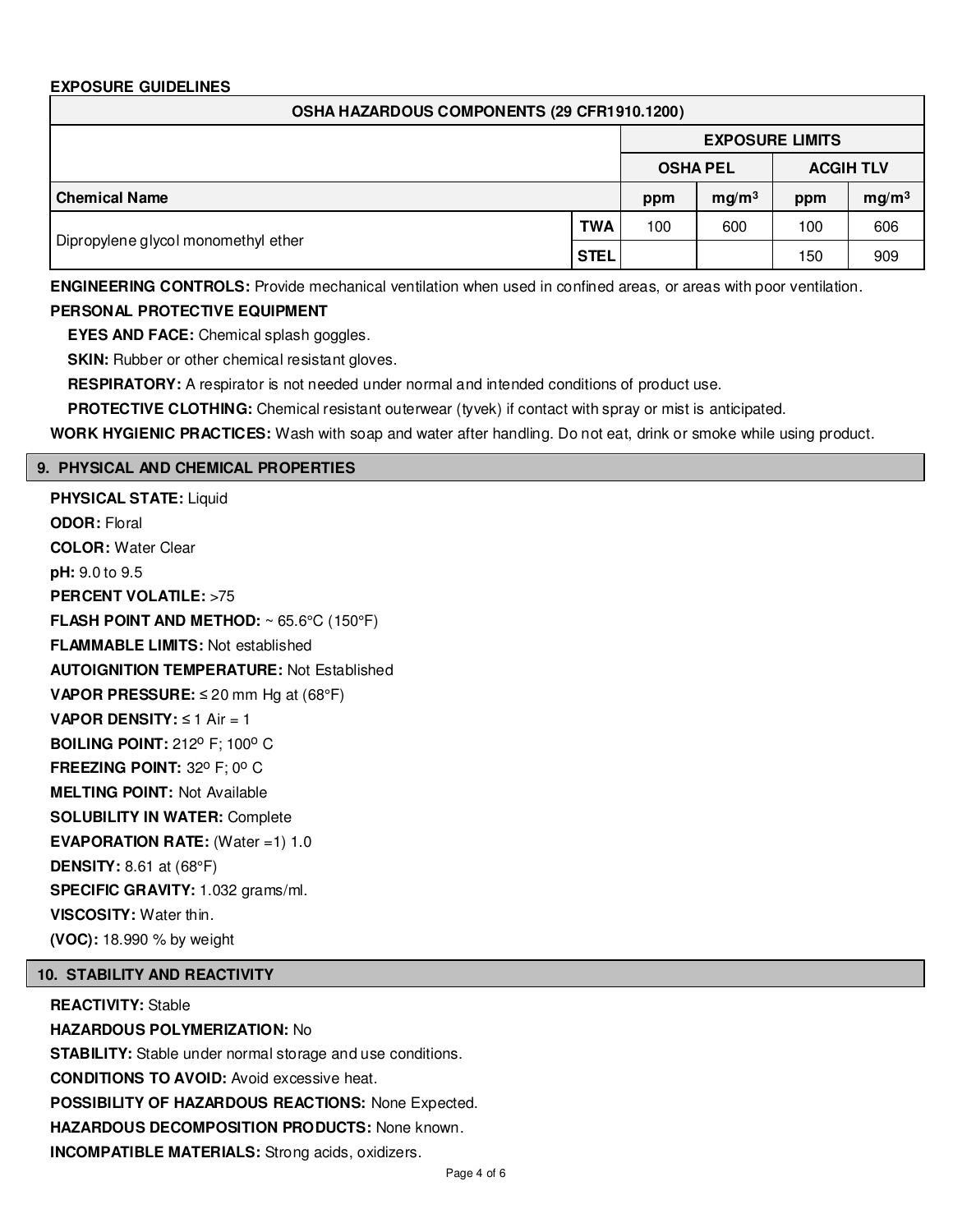# **11. TOXICOLOGICAL INFORMATION**

# **ACUTE**

| <b>Chemical Name</b>                     | ORAL $LD_{50}$<br>(rat)     | <b>DERMAL LD<sub>50</sub></b><br>(rabbit) |
|------------------------------------------|-----------------------------|-------------------------------------------|
| Dipropylene glycol monomethyl ether      | $> 5000$ mg/kg<br>(rat)     | 9510 mg/kg<br>(rabbit)                    |
| Propylene Glycol N-Propyl Ether          | 2000 to 4350<br>mg/kg (rat) | 3800 to 4350<br>mg/kg (rabbit)            |
| Tetrasodium ethylenediamine tetraacetate | 3030 mg/kg<br>(rat)         | $> 5000$ mg/kg<br>(rabbit)                |

**EYES:** Not Established

**DERMAL LD50:** Not Established

**SKIN ABSORPTION:** None Expected.

**ORAL LD50:** Not Established

**INHALATION LC50:** Not Established

**EYE EFFECTS:** Moderate to severe eye irritant.

**SKIN EFFECTS: Moderate skin irritant.** 

# **CARCINOGENICITY**

**IARC:** No listed substance

**IRRITATION:** Irritant

**SENSITIZATION:** No known significant effects or critical hazards.

**GENETIC EFFECTS:** No known significant effects or critical hazards.

**REPRODUCTIVE EFFECTS:** No known significant effects or critical hazards.

**MUTAGENICITY:** No known significant effects or critical hazards.

#### **12. ECOLOGICAL INFORMATION**

**ENVIRONMENTAL DATA:** Not Established **ECOTOXICOLOGICAL INFORMATION:** Not Established

**AQUATIC TOXICITY (ACUTE):** Not Established

#### **13. DISPOSAL CONSIDERATIONS**

**DISPOSAL METHOD:** Although not a hazardous waste, the discarding or disposal of this material should be done at a properly permitted facility in accordance with the regulations 40CFR 262, 263, 264, and 268. Additionally, the discarding or disposal of this material may be further regulated by state, regional, or local regulations.

**FOR LARGE SPILLS:** Consult with local and state authorities for large volume disposal.

**PRODUCT DISPOSAL:** See above.

**EMPTY CONTAINER:** Rinse container with clear water. Offer container for recycling, or dispose of in trash.

**RCRA/EPA WASTE INFORMATION:** Not Available

# **14. TRANSPORT INFORMATION**

# **DOT (DEPARTMENT OF TRANSPORTATION)**

**PROPER SHIPPING NAME:** Cleaning Compound, not regulated.

# **ROAD AND RAIL (ADR/RID)**

**PROPER SHIPPING NAME:** Cleaning Compound, not regulated.

**AIR (ICAO/IATA)**